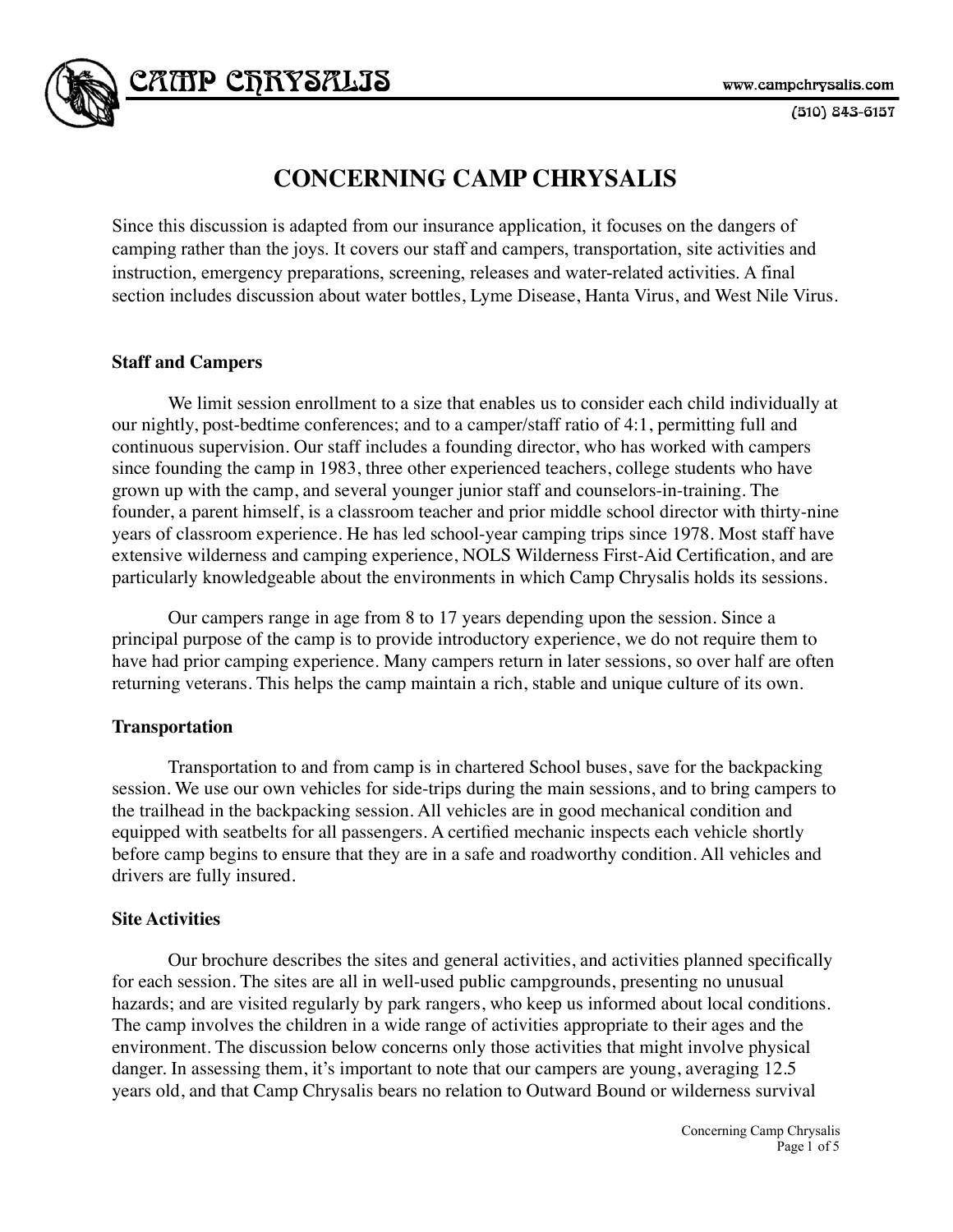programs. Our focus is on providing a gentle introduction to cooperative camping experience, especially for the younger and uninitiated campers, with modest extension in the backpacking sessions, and on helping campers to learn about the natural science and ecology of each session's environment.

We take several hikes in each session, most from two to five miles in length, at a leisurely pace. All hikes are paced to enable younger campers to enjoy them, though we sometimes divide informally into different paced groups. All hikes proceed along well-traveled main trails through state and national forests; none involve rock-climbing or dangerous passages.

Each session involves campers in activities in or near water, in protected circumstances. No child is permitted to swim or to wade beyond waist-depth without signed permission from a parent and our own judgement of their competence. While swimming, children do so in pairs, in the "buddy" system, with periodic check-calls by the staff — the standard system for managing small-group swimming safely. Many of our staff are strong swimmers with knowledge of standard lifesaving (rescue and resuscitation) techniques; most have many years' experience in supervising swimming in the camp's circumstances. Swimming is permitted only under our direct supervision. No formal instruction is offered, though we assist some campers informally in individual learning. We swim only in placid inland waters, mainly in creeks, shallow rivers, and mountain ponds and lakes, without entangling vegetation or dangerous debris. Other information about water-related activities appears below.

The only other planned activity to pose potential physical danger is archery (in the Sierra session only.) Our focus here is on introductory instruction in basic technique and safety habits. Campers are permitted to practice only in scheduled periods in well-isolated sites, with suitable targets under staff supervision. Our instructor is certified to teach beginning archery.

We encourage campers to bring pocketknives and hand-axes to camp, since camp is precisely the place where such tools are appropriate to use. We focus on learning to use and care for them responsibly and safely. We hold teaching meetings for campers who have brought such tools, and teach sharpening to those who are interested. Use of these tools is permitted only for constructive purposes after appropriate instruction and examination in designated areas under staff supervision.

## **Emergency and Medical Preparations**

We travel and camp with an extensive medical kit, which covers first-aid treatment for ailments and accidents to be anticipated reasonably in the camp's operation. Most staff members have been NOLS trained in Wilderness first-aid and CPR techniques. The camp's activities are well supervised and orderly and not conducive to accident.

The sites of two sessions are in well-tended public campgrounds, with park rangers' offices within walking distance; the third is based in a former Boy Scout camp, with Forest Service rangers available by call. At each site, besides fulfilling permit requirements we register our camp's presence with the rangers and maintain close contact with them. We are familiar with the emergency medical facilities nearest to each site, which lie within thirty to fifty-minutes drive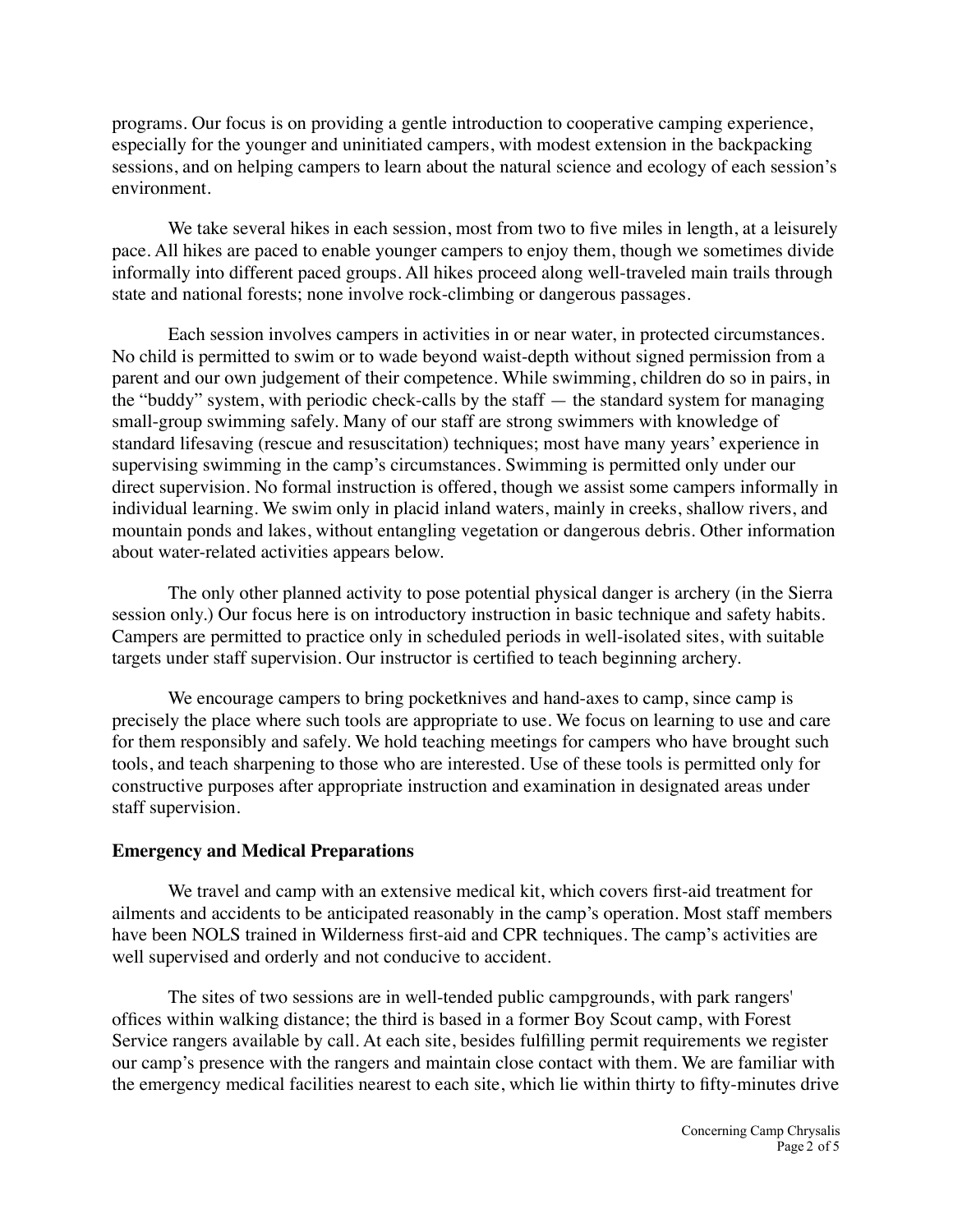depending on the session, and have contingency plans to adjust activities and responsibilities when necessary.

#### **Screening, Releases, Etc.**

We request all pertinent information about the campers' medical conditions, physical abilities, and needs. (We are already familiar with many campers, from our schools and/or previous sessions.) Per parents' request and with their signed permission, we supervise the administration of medicines prescribed for individual campers. Beyond this, we request and keep on file permissions for us to administer first aid appropriate for immediate treatment of accidents or significant distress as stated in our Health Treatment Protocols. We bring children to medical personnel and additional treatment when this is appropriate, guided by as much immediate consultation with parents as is possible in the particular situation.

#### **Water Related Activities:**

During the Mendocino session, water contact occurs at the edge of our local beach where campers are permitted to wade under adult supervision. We spend two mornings investigating nearby tidepools, in areas completely protected from major wave action by outlying rock barriers. We also take a seven-mile canoe trip up the Big River, on a well-traveled stretch without so much as a shallow rapid. Having conducted these trips since 1985, we are quite familiar with the tidal river and its dynamics. All campers wear life jackets while canoeing. We do allow campers who have passed our swim test to swim under staff supervision at our favorite lunch spot up the Big River. At that location, we check the river for possible obstructions and invite campers to take advantage of a rope swing. We also allow wading in the Big River or Noyo Creek where we go on hot days to play games in the sand and at Ten Mile River Beach where, after an exploration of the sand dunes, we spend a few hours building sand castles, playing Ultimate Frisbee and making bull kelp musical instruments.

During the Big Sur session, swimming occurs in the Big Sur River, a shallow stream with pools rarely deeper than four feet, and in the lagoon at Andrew Morales Beach. During the Sierra sessions, swimming occurs in a shallow pond one mile from base camp; in nearby creek-pools; and in the small lakes we visit while hiking and backpacking. In our backpacking session, swimming occurs in mountain lakes and rivers that we encounter along the trail. In all sessions, swimmers are paired in the buddy system, and continually supervised by one or more staff.

#### **Sweat Lodge:**

At our Sierra session, we constructed a small sweat lodge out of willow branches that we insulate and cover with tarps to shut out the light and hold in the heat. We sit in a circle in the lodge, steam rising off rocks that were heated outside in a wood fire. The heat and moisture are relaxing and cleansing. One to two experienced staff members are the facilitators for six to eight campers of the same gender. The safety rules and the nature of our ceremony are made clear before we enter the lodge and participants can leave the lodge at anytime. We make sure that everyone drinks plenty of water before, during and after the ceremony. It feels amazing to jump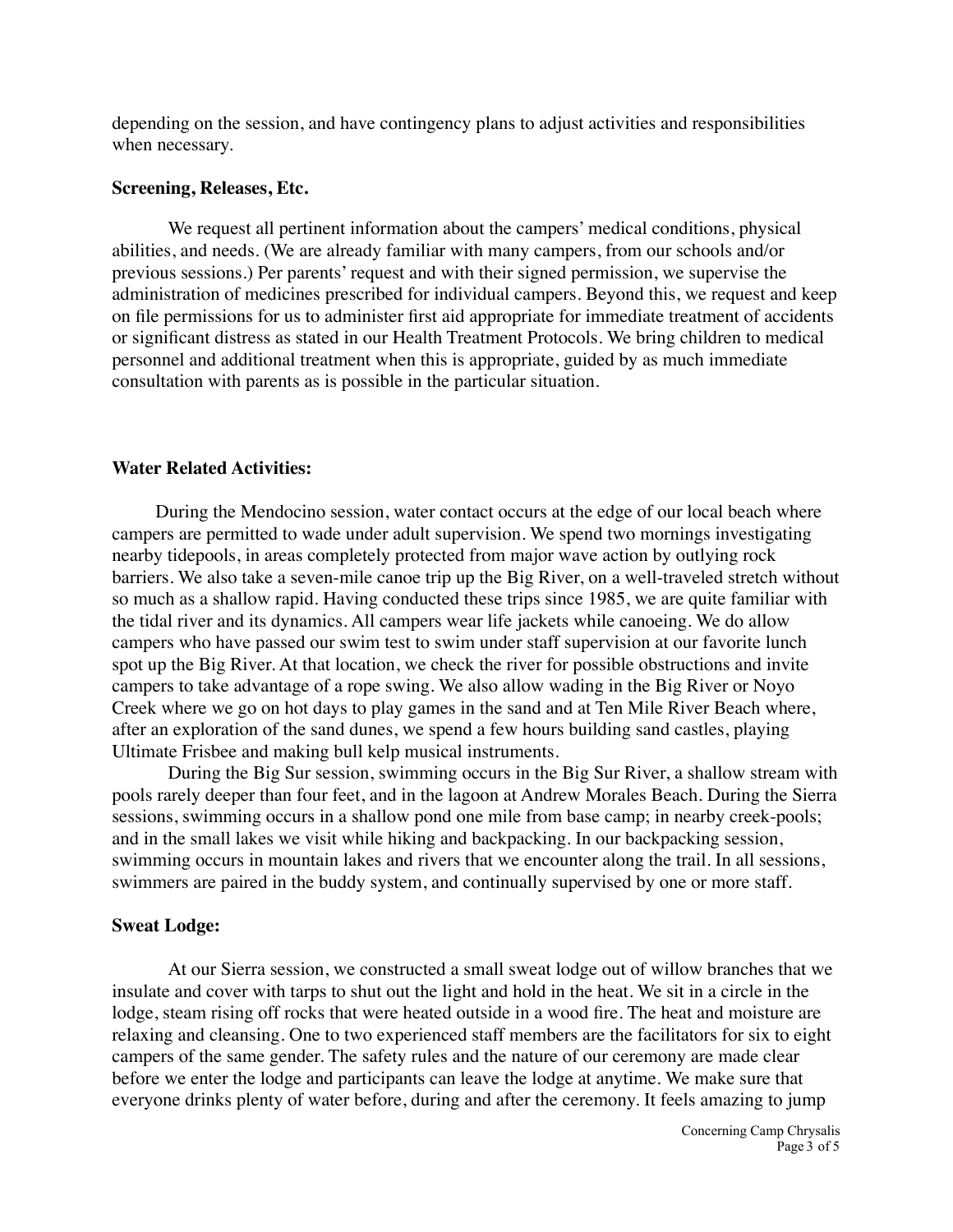in the creek after the heat of the lodge. In twenty years, we have conducted sweat lodges for hundreds of our campers. For each group, it is an important part of our building of community full of songs, stories, laughter and heartfelt sentiments. We honor the brotherhood or sisterhood of the group and celebrate friendship and the passage from child to young adult. For many campers, it is a high point of the session and an experience that they remember for a long time.

#### **About Water Bottles, Lyme Disease, Hanta Virus, and West Nile Virus**

#### **Water Bottles**

Though hard-plastic (Nalgene style) water bottles were standard a few years ago, research suggested that they posed significant developmental risks, affecting children's reproductive systems. The evidence was strong enough for us to advise against using them. The newer hard-plastic water bottles have addressed some of these potential dangers and are considered safe to use by many. Another excellent choice now is the old-style metal canteens, or the new (expensive) stainless steel water bottles. The thin-plastic bottles of store-bought water also seem safe; they are sturdy and light, and can be refilled many times. All water bottles should be filled immediately before trips and not left with standing water.

#### **Lyme Disease**

Lyme disease became a concern in the 1990's, since potential complications are delayed and serious, and no region in Northern California can be considered absolutely safe. One early symptom is distinctive — a wide, ring-shaped rash, appearing one to three weeks after infection. Unfortunately, this signature rash appears only 70% of the time. However, outside of heavily infested areas, the current rates of human infection are so low that the risk is insignificant compared to the normal (low) risks of camping and travel. Prudent parents will assist their children with protective measures; monitor any tick-bites closely; and remind their pediatricians about children's woodland experiences if joint or nervous disorders persist. Though we don't camp in heavily infested areas, our attitude is cautious. We minimize potential tick contact by hiking on open trails rather than cross-country. We emphasize protective clothing, although realistically most of our hiking occurs on hot, sunny days with hikers wearing shorts and t-shirts. Therefore after hikes, we have the children check their clothing and their bodies if ticks have been noticed. The incidence of ticks has been so low that we do not routinely spray hikers' clothing with tick repellent. But we'll assist any camper in doing so, if his or her parents prefer. We report any contact with ticks to campers' parents after camp ends.

# **Hanta Virus**

Hanta virus infection can be fatal; the virus is carried by deer-mice; deer-mice live almost everywhere. After dramatic publicity magnified the (very small) New Mexico epidemic in the early 1990s, these facts fueled yet another alarmism about the wilderness. Some putative authorities warned campers to sleep only in closed tents at least thirty feet from any mouse-holes or mouse-droppings -- as if one could, without going nuts about it! Here again, we advise both skepticism and prudence. Parents should be aware that the circumstances of infection are almost